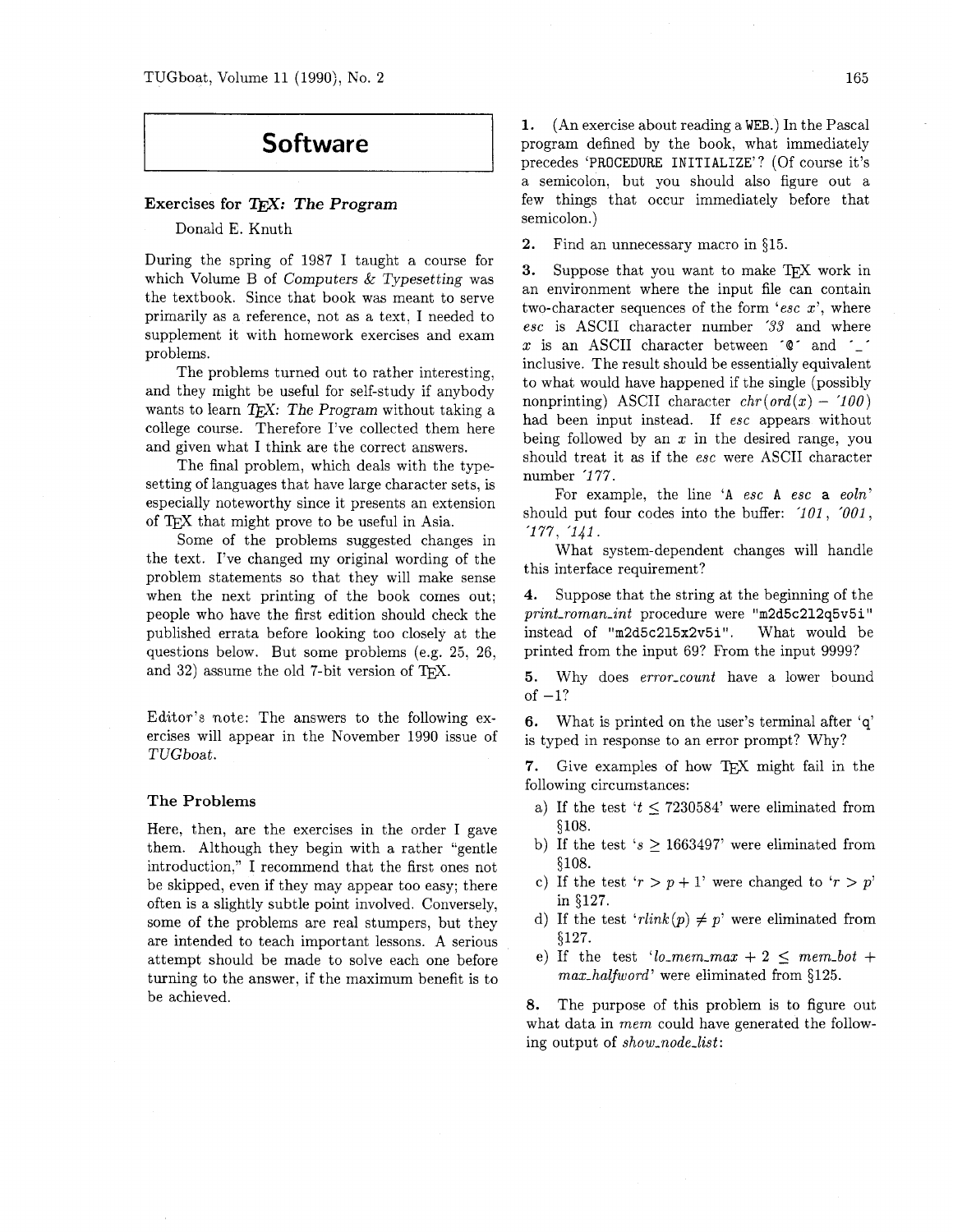| \hbox(10.0+0.0)x100.0, glue set 10.0fill  | 100               |
|-------------------------------------------|-------------------|
| .\discretionary replacing 1               | 200               |
| $\ldots$ kern 10.0                        | 300               |
| $. \lvert \$                              | 10000             |
| .   \large ^^K (ligature ff)              | 400, 10001, 10002 |
| .\large!                                  | 10003             |
| .\penalty 5000                            | 500               |
| $\qquad$ \glue 0.0 plus 1.0fill           | 600               |
| $.\v\to 5.0x(5.0x0.5)x10.0, shifted -5.0$ | 700               |
| $\hbar$ box $(5.0x0.0)x10.0$              | 800               |
| $\ldots$ \small d                         | 10004             |
| $\ldots$ \small a                         | 10005             |
| $.\cdot\$ rule(0.5+0.0)x*                 | 900               |

Assume that **\large** is font number 1 and that **\small** is font number 2. Also assume that the nodes used in the lower (variable-size) part of mem start in locations 100, 200, etc., as shown; the nodes used in the upper (one-word) part of mem should appear in locations 10000, 10001, etc. Make a diagram that illustrates the exact numeric contents of every relevant mem word.

**9.** What will short-display print, when given the horizontal list inside the larger **\hbox** in the previous problem, assuming that font-in-short-display is initially zero?

**10.** Suppose the following commands are executed immediately after TFX has initialized itself:

```
incr (prev_depth);
decr(mode-line); 
incr (prev<sub>-graf</sub>);
show-activities .
```
What will be shown?

**11.** What will 'show-eqtb (int-base + 17)' show, after TFX has initialized itself?

12. Suppose TFX has been given the following definitions:

```
\def\aC\advance\day by l\relax) 
\def \gC\global\a)
```
The effect of this inside TEX will be that an appearance of **\a** calls

 $eq$ -word-define(p, eqtb[p].int + 1),

and an appearance of **\g** calls

 $geq\_word\_define(p, eqtb[p].int + 1)$ 

where  $p = int\_base + day\_code$ . Consider now the following commands:

\day=0 \g\a{\a\g\a{\g\a\g}\a{\a}\a}

Each '{' calls  $new\_save\_level(simple\_group)$ , and each 'f' calls unsave.

Explain what gets pushed onto and popped off of the save-stack, and what gets stored in  $eqtb[p]$  and  $req\_level[p]$ , as the above commands are executed. What is the final value of **\day?** (See The T<sub>F</sub>Xbook, exercise 15.9 and page 301.)

**13.** Use the notation at the bottom of page 122 in T<sub>F</sub>X: The Program to describe the contents of the token list corresponding to  $\backslash$ ! after the definition

**\def\! !l#2!** [{!#I#! !2)

has been given, assuming that [, I, and ! have the respective catcodes 1, 2, and 6, just as **C, 1,** and # do. (See exercise 20.7 in The TFXbook.)

14. What is the absolute maximum number of characters that will printed by **show-eqtb(every-par-loc),**  if the current value of **\everypar** does not contain any control sequences? (Hint: The answer exceeds 40. You may wish to verify this by running TEX. defining an appropriate worst-case example, and saying

```
\tracingrestores=l 
\tracingonline=l 
C\everyparC))
```
since this will invoke show-eqtb when **\everypar** is restored.)

**15.** What does **INITEX** do with the following input line? (Look closely.)

\catcode"'=7 \" '(")"'"!

**16.** Explain the error message you get if you say **\endlinechar='! \error** 

in plain TEX.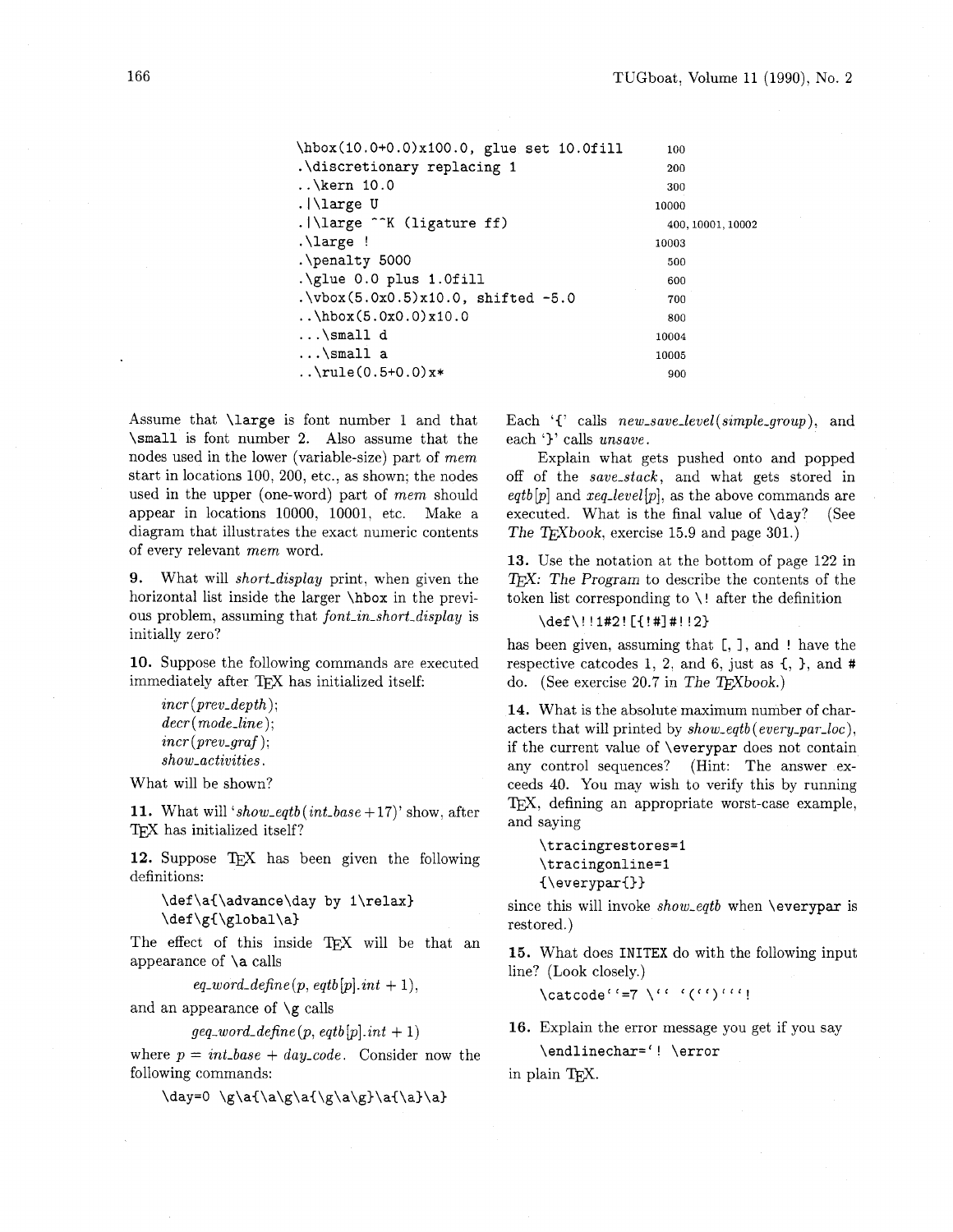**17.** Fill in the missing macro definition so that the program

```
\catcode'?=\active
\def\langle\n \rangle_{\text{...}}\answer
```
will produce precisely the following error message when run with plain TFX:

```
! Undefined control sequence. 
<recently read> How did this happen?
```
 $1.3$  \answer

 $\overline{?}$ 

(This problem is much harder than the others above, but there are at least three wags to solve it!)

18. Consider what TFX will do when it processes the following text:

```
{\def\t{\gdef\a##)\catcodeCd=12\tld#2#3{#2)} 
\hfuzz=100P\ifdiml2pt=lP\expandafter\a 
\expandafter\else\romannumera1888\relax\fi 
\showthe\hfuzz \showlists
```
(Assume that the category codes of plain  $T<sub>E</sub>X$  are being used.)

Determine when the subroutines scan\_keyword. scan\_int, and scan\_dimen are called as this text is being read, and explain in general terms what results those subroutines produce.

**19.** What is the difference in interpretation, if any, between the following two TFX commands?

```
\thickmuskip=-\thickmuskip 
\thickmuskip=-\the\thickmuskip
```
(Assume that plain TEX is being used.) Explain why there is or isn't a difference.

**20.** In what way would T<sub>F</sub>X's behavior change if the assignment at the end of 5508 were changed to  $b \leftarrow (p = null)$ ?

21. The initial implementation of TEX82 had a much simpler procedure in place of the one now in 5601:

**procedure** dvi-pop ;

```
begin if dv_i<sup>-ptr</sup> > 0 then
  if dvi_buf[dvi_ptr - 1] = push then decr(dvi_ptr)else dvi-out (pop) 
else dvi-out (pop); 
end;
```
(No parameter  $l$  was necessary.) Why did the author hang his head in shame one day and change it to the form it now has?

**22.** Assign subscripts d, y, and *z* to the sequence of integers

## 2718281828459045

using the procedure sketched in \$604. (This is easy.)

23. Find a short T<sub>E</sub>X program that will cause the print-mode subroutine to print 'no mode'. (Do not assume that the category codes or macros of plain TEX have been preloaded.) Extra credit will be given to the person who has the shortest program, i.e., the fewest tokens, among all correct solutions submitted.

24. The textbook says in 578 that error might be called within error within a call of error. but the recursion cannot go any deeper than this.

Construct a scenario in which error is entered three times before it has been completed.

25. (The following question was the main problem on the midterm exam.) Suppose WEB'S conventions have been changed so that strings are not identified by their number but rather by their starting position in the str-pool array. The str-start array is therefore eliminated.

Strings of length 1 are still represented by their ASCII code values; all other strings have values  $> 128$ , and they appear in the *pool-file* just as before, in increasing order of starting position. The special code '128' is assumed to terminate each string.

Thus, for example, if such a WEB program uses just the three strings "ab", "", and "cd" (in this order), they will be represented in the corresponding Pascal code by the respective integers 128, 131. and 132. The program in this case is expected to initialize str-pool locations 128-134 to the successive code values 97, 98, 128, 128, 99. 100, 128.

Such a modification requires lots of changes to TFX. Your job in this problem is to indicate what those changes should be. However. you needn't specify a complete change file; just say how you would modify \$38-548, 559, \$259, \$407, 5464, and 5602 (if these sections need to change at all). The other places where *str\_start* appears can be changed in similar ways, and you needn't deal with those.

Some of the specified sections will require new code; you should supply that code. Other sections may change only a little bit or not at all; you should just give the grader sufficient explanation of what should happen there.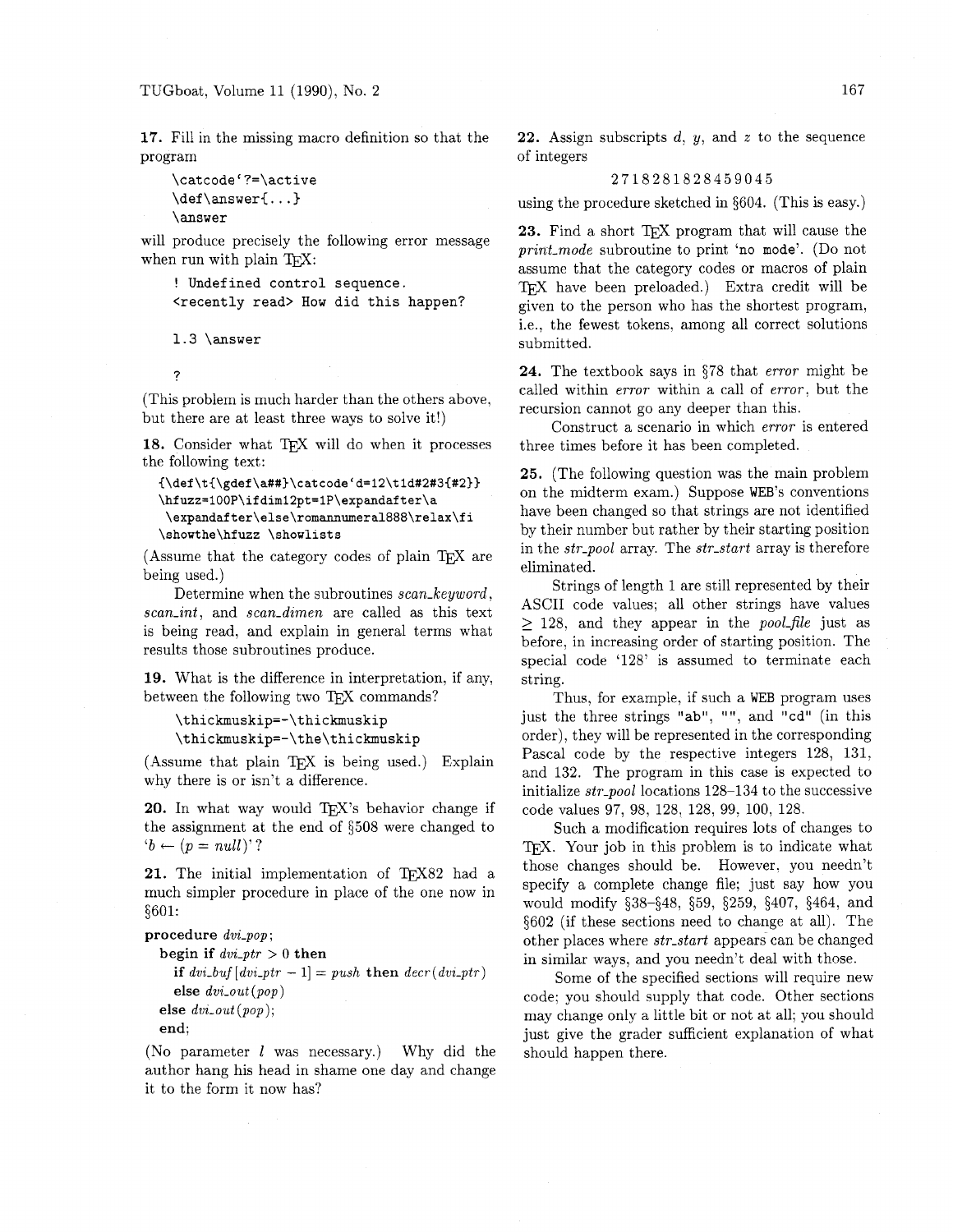**26.** Continuing problem 25, discuss briefly whether or not it would be preferable (a) to store the length of each string just before the first character, instead of using '128' just after the last character; or (b) to eliminate the extra '128' entirely and to save space by adding 128 to the final character.

**27. J.** H. Quick (a student) thought he spotted a bug in \$671 and he was all set to collect \$40.96 because of programs like this:

**\vbox{\moveright lpt\hbox to 2pt{} \xleaders\lastbox\vskip 3ptl** 

(He noticed that T<sub>EX</sub> would give this vbox a width of 2pt, and he thought that the correct width was 3pt.) However, when he typed **\showlists** he saw that the leaders were simply

**\xleaders 3.0** 

**.\hbox(0.0+0.0)x2.0** 

and he noticed with regret the statement

 $shift\_amount(cur\_box) \leftarrow 0$ 

in \$1081.

Explain how  $671$  would have to be corrected, if the shift\_amount of a leader box could be nonzero.

**28.** When your instructor made up this problem, he said '\hbadness=-1' so that TFX would print out the way each line of this paragraph was broken. (He sometimes wants to check line breaks without looking at actual output, when he's using a terminal that has no display capabilities.) It turned out that TFX typed this:

**Loose \hbox (badness 0) in paragraph at lines 11-16 []\tenrm When your instructor made up this problem, he said** 

**Tight \hbox (badness 3) in paragraph at lines 11-16 \tenrm '\tentt \hbadness=-l\tenrm** ' **so that** T[lX **would print out the way each** 

**Tight \hbox (badness 20) in paragraph at lines 11-16 \tenrm line of this paragraph was broken. (He sometimes wants to** 

**Loose \hbox (badness 1) in paragraph at lines 11--16 \tern check line breaks without looking at actual output, when** 

**Loose \hbox (badness 1) in paragraph at lines 11-16 \tenrm he's using a terminal that has no display capabilities.) It** 

Why wasn't anything shown for the last line of the paragraph?

29. How would the output of TEX look different if the rebox procedure were changed by deleting the statement 'if  $type(b) = vlist-node$  then  $b \leftarrow \text{hpack}(b, \text{natural})$ '? How would the output look different if the next conditional statement, **'if**   $(is\_char.node(p))$  ...' were deleted? (Note that box b might have been formed by char-box .)

**30.** What spacing does TEX insert between the characters when it typesets the formulas **\$x== I\$, \$x++I\$,** and **\$x, ,I\$?** Find the places in the program where these spacing decisions are made.

**31.** When your instructor made up this problem, he said **'\tracingparagraphs=1'** so that his transcript file would explain why TEX has broken the paragraph into lines in a particular way. He also said **'\pretolerance=-1'** so that hyphenation would be tried immediately. The output is shown on the next page; use it to determine what line breaks would have been found by a simpler algorithm that breaks one line at a time. (The simpler algorithm finds the breakpoint that yields fewest demerits on the first line, then chooses it and starts over again.)

**32.** Play through the algorithms in parts 42 and 43, to figure out the contents of trie-op, trie-char, trie-link , hyf-distance , hyf-num, and hyf-next after the statement

**\patterns{albc 2bcd3 ablcd}** 

has been processed. Then execute the algorithm of \$923, to see how TEX uses this efficient trie structure to set the values of hyf when the word **aabcd** is hyphenated. [The value of hn will be 5, and the values of  $hc[1..5]$  will be  $(96,96,97,98,99)$ , respectively, when \$923 begins.]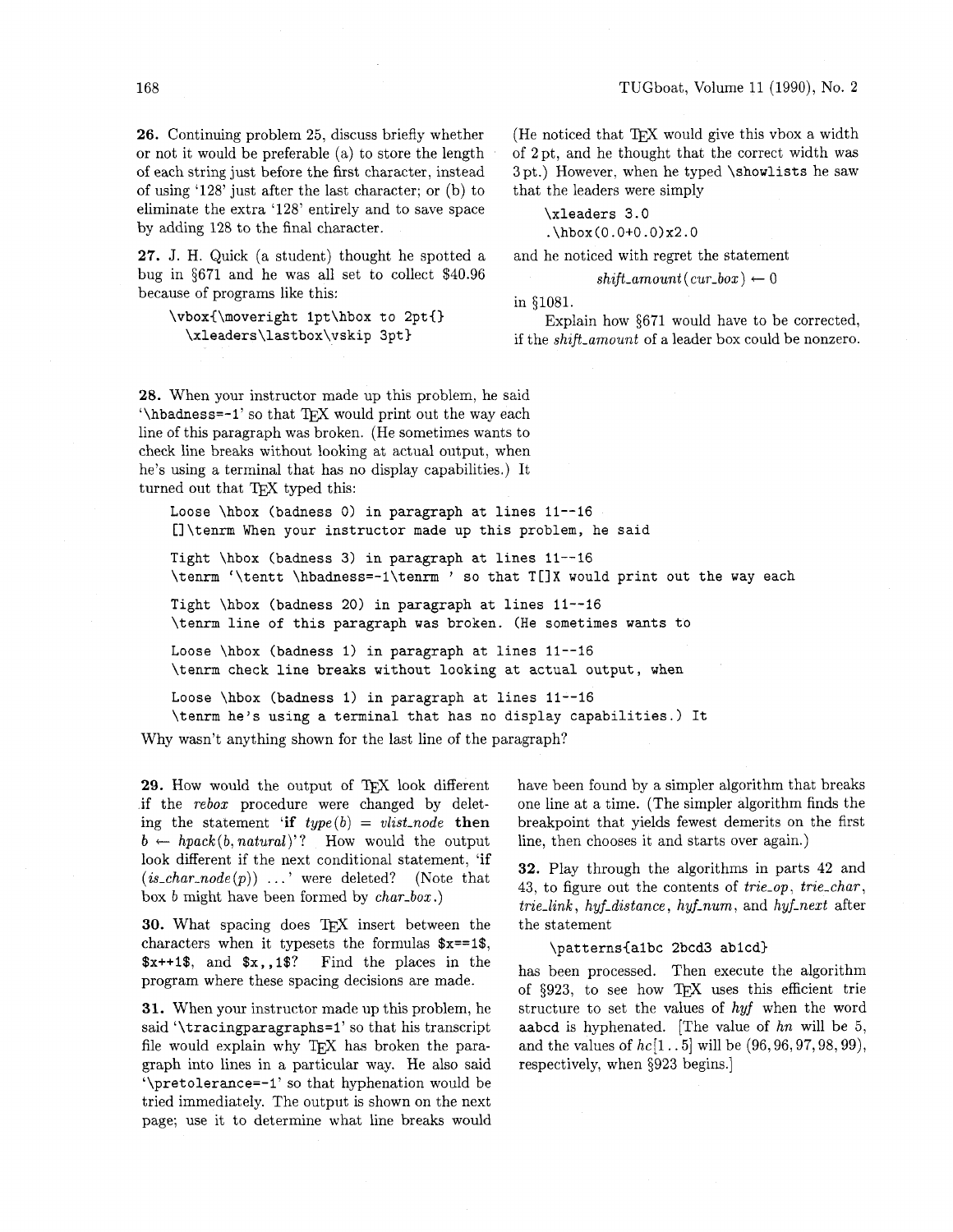#### TUGboat, Volume 11 (1990), No. **2**

% This is the paragraph-trace output referred to in Problem 31: Cl\tenrm When your in-struc-tor made up this prob-lem, he @ via @@O b=O p=O d=100 @@I: line 1.2 t=lOO -> @@O said '\tentt **\tracingparagraphs=l\tenrm** ' so that his tran-script @ via @@I b=4 p=O d=196 @@2: line 2.2 t=296 -> @@I file would ex-plain why T[]X has bro-ken the para-@\discretionary via @@2 b=175 p=50 d=46725 @@3: line 3.0- t=47021 -> **@@2**  graph @ via @@2 b=25 p=O d=1225 @@4: line 3.3 t=1521 -> @@2 into lines in a par-tic-u-lar way. He also said @ via @@3 b=69 p=O d=6241 @@5: line 4.1 t=53262 -> @@3 '\tentt \pretolerance=-l\tenrm ' so that hy-phen-ation would be @ via **@@5** b=43 p=O d=2809 @@6: line 5.1 t=56071 -> @@5 tried im-me-di-ately. The out-put is shown on the next @ via @@6 b=O p=O d=100 @@7: line 6.2 t=56171 -> @@6 page; use it to de-ter-mine what line breaks would @ via @@7 b=153 p=O d=36569 @@8: line 7.0 t=92740 -> @@7 have  $-$ @ via @@7 b=34 p=O d=1936 @@9: line 7.3 t=58107 -> @@7 been found by a sim-pler al-go-rithm that breaks @ via @@8 b=l p=O d=10121 @@lo: line 8.2 t=102861 -> @@8 one @ via @@9 b=15 p=O d=10625 @@11: line 8.1 t=68732 -> 0629 line at a time. (The sim-pler al-go-rithm finds @ via @@I0 b=164 p=O d=40276 @@12: line 9.0 t=143137 -> @@I0 the @ via @@I0 b=O p=O d=100 @ via @@I1 b=192 p=O d=40804 @@13: line 9.0 t=109536 -> @@I1 @@14: line 9.2 t=102961 -> @@I0 break-point that yields fewest de-mer-its on the @ via @@I2 b=174 p=O d=33856 @@15: line 10.0 t=176993 -> @@I2 first @ via @@I2 b=41 p=O d=12601 @ via @@I3 b=75 p=O d=7225 @ via @@I4 b=75 p=O d=7225 @@16: line 10.1 t=110186 -> @@I4 line, then chooses it and starts over again.) @\par via @@I5 b=O p=-10000 d=10100 @\par via @@I6 b=O p=-10000 d-100 @@17: line 11.2- t=110286 -> @@I6